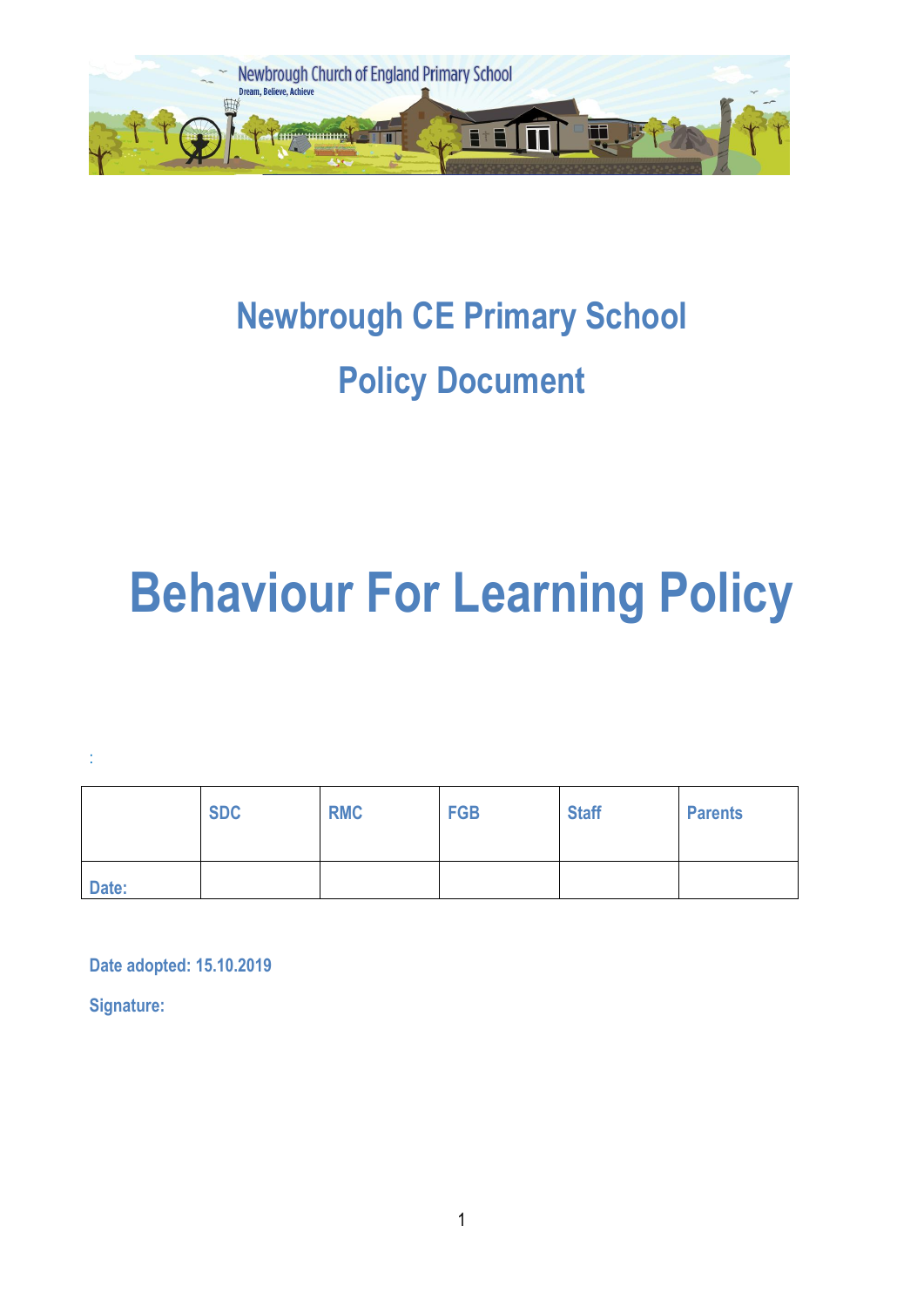

# **NEWBROUGH CHURCH of ENGLAND PRIMARY SCHOOL Behaviour for Learning Policy**



# **Rationale**

We have a vision to be an inspirational school delivering excellence in learning by being creative,

inclusive, grounded in Christian faith and preparing children for life's challenges.

In order to achieve this, behaviour for learning in school needs to be of the highest possible standard.

We believe that the behaviour of all children in school is the shared responsibility of pupils, parents

and staff. Good behaviour will be taught, recognised and modelled.

Our actions must promote and encourage fairness, care, forgiveness, reconciliation and justice.

# **Aims**

- To create a positive learning environment;
- To ensure a safe, secure and happy environment for all members of the school community;
- To develop tolerance and mutual respect amongst all members of the school community;
- To encourage increasing independence and self-discipline so that each child learns to accept responsibility for their own behaviour;
- To provide a code of behaviour which is fair, consistent and positive.

# **Guidelines**

- All members of the school community must be aware of and involved in the consistent implementation of this policy;
- All members of the school community must accept responsibility for encouraging and maintaining positive behaviour;
- Staff and parents should liaise when a child's behaviour gives cause for concern;
- An agreed set of rules (school code of behaviour), acceptable to both staff and pupils, is displayed and promoted (see appendix 1);
- Children should be praised and rewarded for positive behaviour;
- An agreed set of rewards and sanctions is made clear (see below);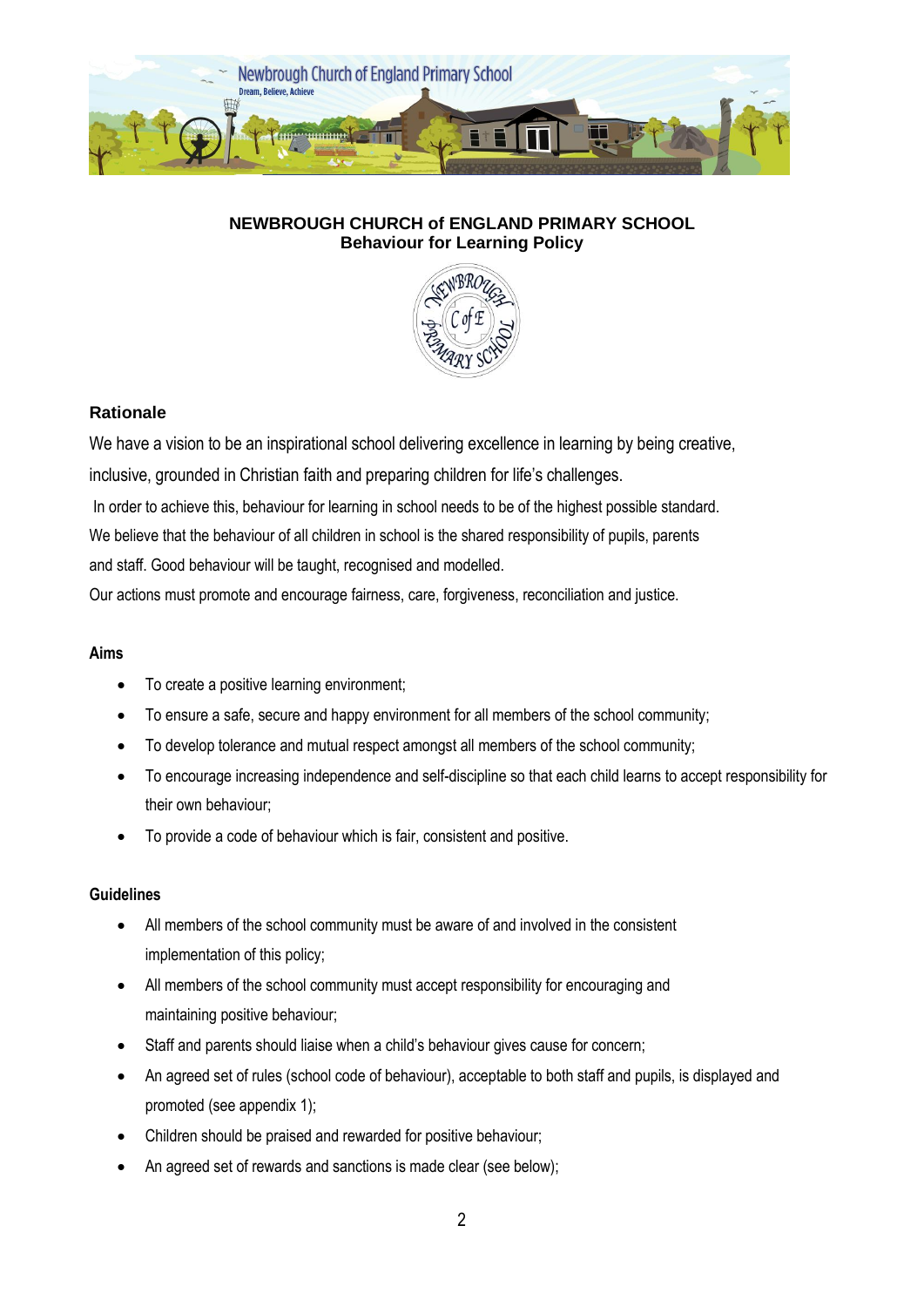

- Fairness should always be of paramount importance;
- All adults should be sensitive to the individual needs and personal circumstances of the child;
- A variety of means should be used to develop each child's self-esteem and self-confidence;
- Parents and children are encouraged to sign a home-school agreement in support of the school's behaviour code;
- High standards of behaviour are expected to be maintained throughout the day within classrooms, at break times and on school visits.
- Behaviour of pupils on school transport should also be of the highest standard.

# **Promoting positive behaviour for learning**

#### **The Headteacher will:**

- Ensure absolute clarity about the expected standard of pupils' behaviour.
- Ensure that behaviour policy is clearly understood by all staff, parents and pupils.
- Ensure that school rules are displayed clearly in classes and around the building. Staff and pupils should know what they are.
- Ensure that the tariff of sanctions and rewards is displayed in each class.
- Have a system in place for ensuring that children never miss out on sanctions or rewards.
- Model the highest standards of behaviour

# **Building**

- Visit the lunch hall and playground, and be around at the beginning and the end of the school day.
- Check that pupils come in from the playground and move around the school in an orderly manner.
- Check up on behaviour outside the school.
- Check the building is clean and well-maintained.

# **Staff**

- Praise the good performance of staff.
- Take action to deal with poor teaching or staff who fail to follow the behaviour policy.
- Put in place support for colleagues who are accused of misconduct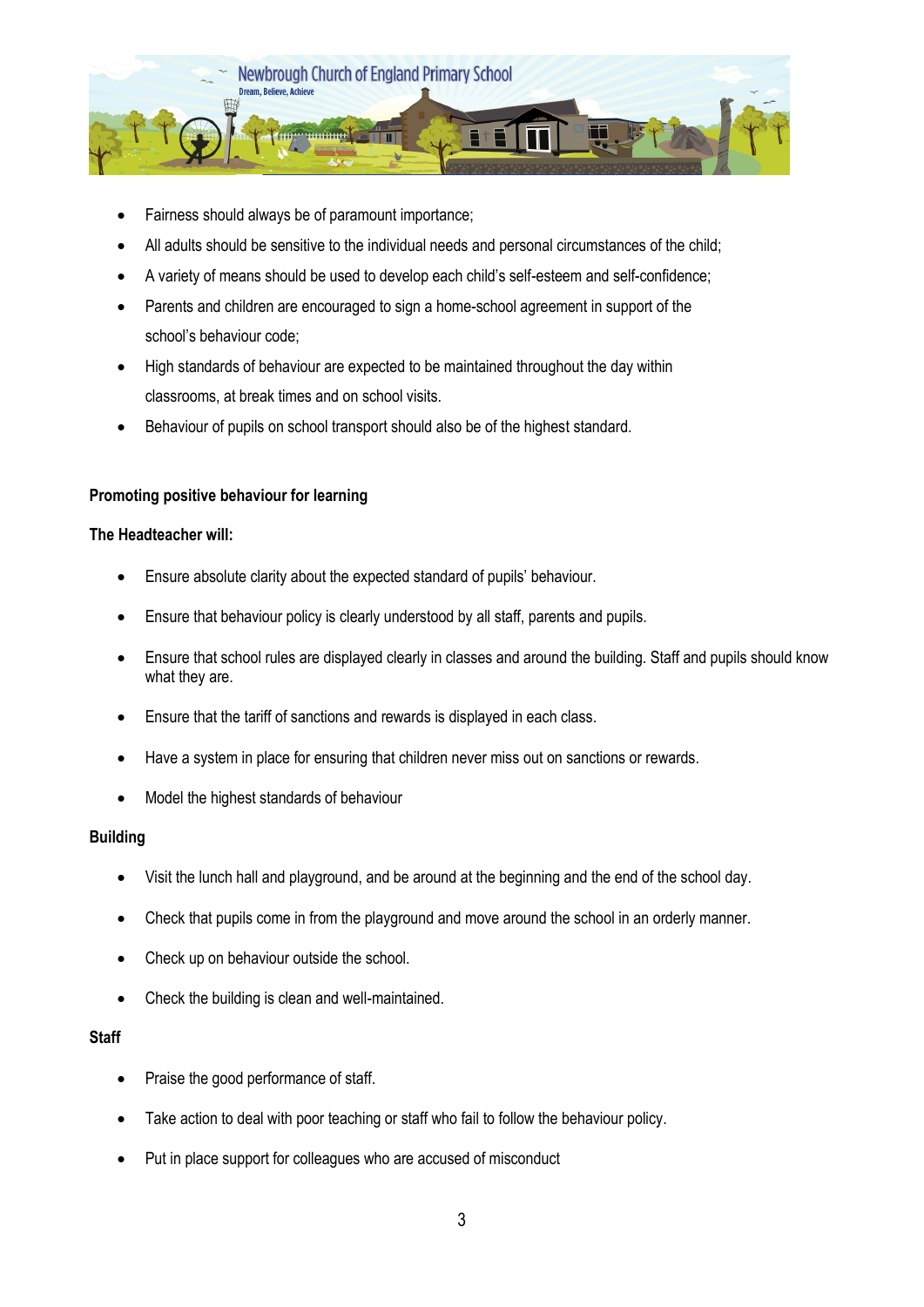

# **Children**

- Praise good behaviour.
- Celebrate successes.

#### **Teaching**

- Monitor the amount of praise, rewards and punishments given by individual staff.
- Ensure that staff praise good behaviour and work.
- Ensure that staff understand the special needs of pupils and how their social, emotional or mental health needs may impact on their learning behaviours.

#### **Individual pupils**

- Have clear plans for pupils who may need support to show positive learning behaviours either in the short term or longer term.
- Put in place suitable support for pupils who may need it.

#### **Parents**

• Build positive relationships with all parents

#### **Class teachers will:**

#### **Classroom**

- Meet and greet pupils when they come into the classroom.
- Display rules/ the agreed code of conduct in the class and ensure that the pupils and staff know what they are.
- Display the tariff of sanctions in class.
- Have a system in place to follow through with all sanctions.
- Display the tariff of rewards in class.
- Have a system in place to follow through with all rewards.
- Have a visual timetable on display.
- Follow the school behaviour policy.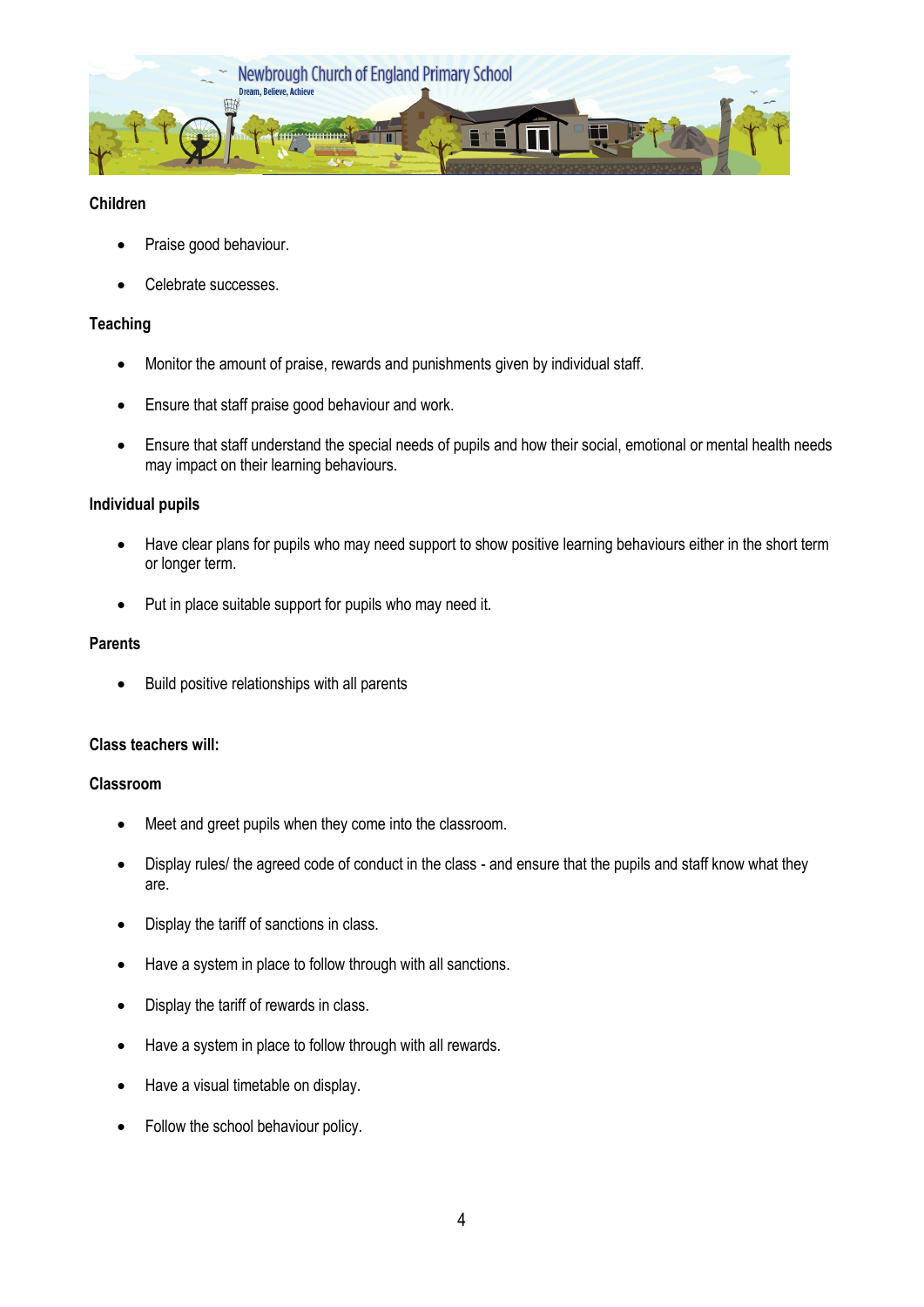

# **Pupils**

- Have a plan for children who may need support to show positive learning behaviours either in the short term or longer term.
- Ensure other adults in the class know the plan.
- Understand pupils' special needs.

#### **Teaching**

- Ensure that all resources are prepared in advance.
- Praise the behaviour you want to see more of.
- Praise children doing the right thing more than criticising those who are doing the wrong thing (parallel praise).
- Differentiate.
- Stay calm.
- Have clear routines for transitions and for stopping the class.
- Teach children the class routines.

#### **Parents**

 Give feedback to parents about their child's behaviour - let them know about the good days as well as the bad ones.

#### **Rewarding good or positive behaviour for learning:**

Rewarding positive behaviours sends powerful messages to those children whose behaviour is less than good.

Reward systems are set out in Appendix 1.

#### **Sanctions**

A common system of sanctions is employed across the school. (see Appendix 2)

# **School Rules**

- School rules have been agreed by children and staff. They are outlined in Appendix 3.
- School rules are displayed in each classroom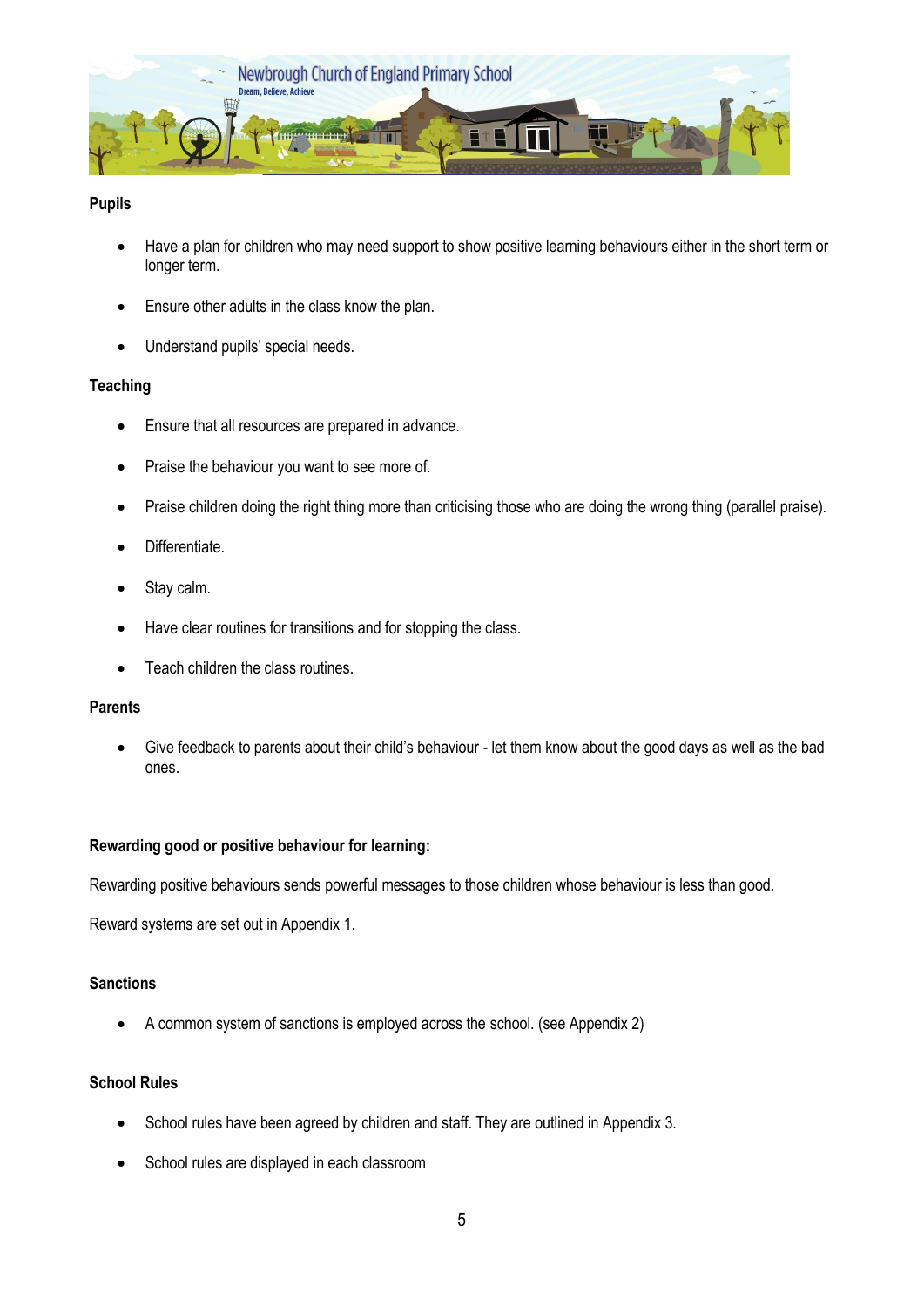

# **Pupils with additional needs**

Individual children may require additional support around behaviour. This may necessitate involving external agencies. Further details can be found in the SEND policy and SEND Information report.

# **Statutory Powers**

- The Education Act (Section 90 of the Education and Inspections Act 2006) gives very clear guidance on what teachers can and cannot do in order to manage behaviour in schools. Further details can be found in Appendix 4.
- The Governing Body is required to provide guidelines to the school about screening and searching, the use of reasonable force and teacher's powers to manage behaviour beyond the school gate. Further details can be found in Appendix 5

This policy acknowledges the school's legal duties under the Equality Act 2010, in respect of safeguarding and in respect of pupils with special educational needs (SEND).

# **Appendix 1**

# **Reward systems**

- 1. Verbal praise from staff, smiles etc
- 2. Each class has a star chart. Children move up the chart when they display good learning behaviours. At the end of the week, children who are at the top of the chart receive a small token prize.
- 3. Over the course of a school year, children earn 'learning points'. These relate to where they are on the star chart at the end of each week. When they have earned 30 points they will receive a blue badge, 60 points earns a silver badge and 100 points a gold star.
- 4. Stickers from class teachers
- 5. Stickers from Headteacher
- 6. Star worker certificates
- 7. Lucky dip boxes
- 8. Tables of the week awards (lunchtimes)
- 9. Team points (Class 3 and 4) or marbles in the jar (Class 2) working towards 'team' rewards
- 10. Individual reward charts where necessary
- 11. Individualised rewards programmes linked to areas of interest for those children who need it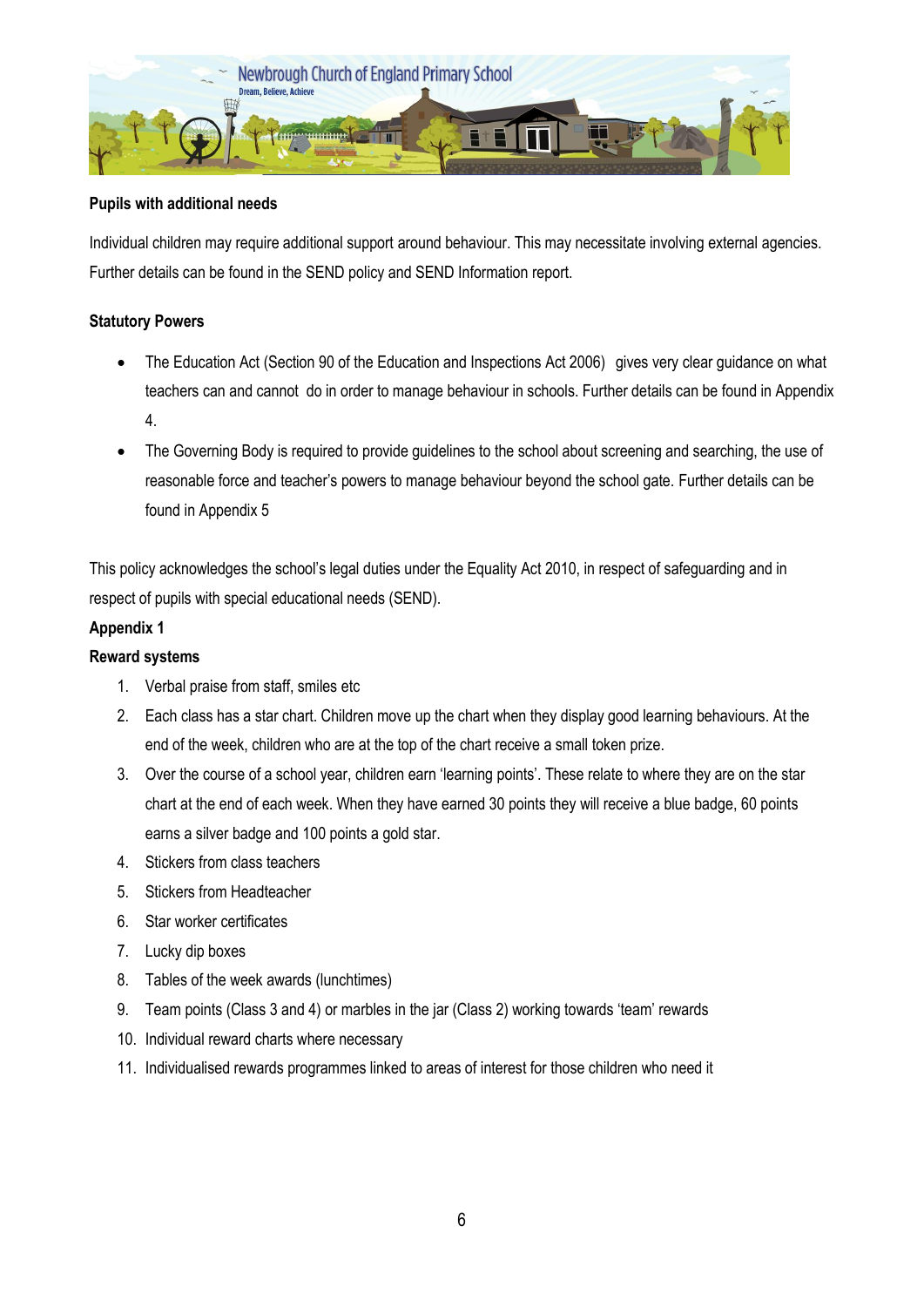

# **Appendix 2**

#### **Sanctions**

- 1. Reminder of expected behaviour
- 2. Moving down the star chart
- 3. Missing playtime related to position on star chart (Y- miss 5 minutes, O- miss 10 minutes)
- 4. If a child moves to red on the star chart, then they should be sent out to a paired classroom for 15 minutes. On return, they are moved back up to their starting point on the chart.
- 5. Conversation with parents
- 6. Restorative conversations
- 7. Individual behaviour plans where necessary with appropriate sanctions and rewards
- 8. Exclusion for the most serious incidents

# **Appendix 3**

# **Golden Rule: Treat others as you would like to be treated.**

- 1. Be kind, considerate and helpful at all times.
- 2. Respect everyone and their things.
- 3. Have good manners.
- 4. Walk calmly everywhere in school.
- 5. Listen carefully when someone is talking.
- 6. Ask questions to help you learn.
- 7. Stay on task and aim high!
- 8. Share with others.
- 9. Use resources and the school grounds carefully.
- 10.Keep hands and feet to yourself.

# **Appendix 4**

The following guidance is take from the DfE publication

'Behaviour and discipline in schools: Advice for headteachers and school staff January 2016'

 Teachers have statutory authority to discipline pupils whose behaviour is unacceptable, who break the school rules or who fail to follow a reasonable instruction (Section 90 and 91 of the Education and Inspections Act 2006).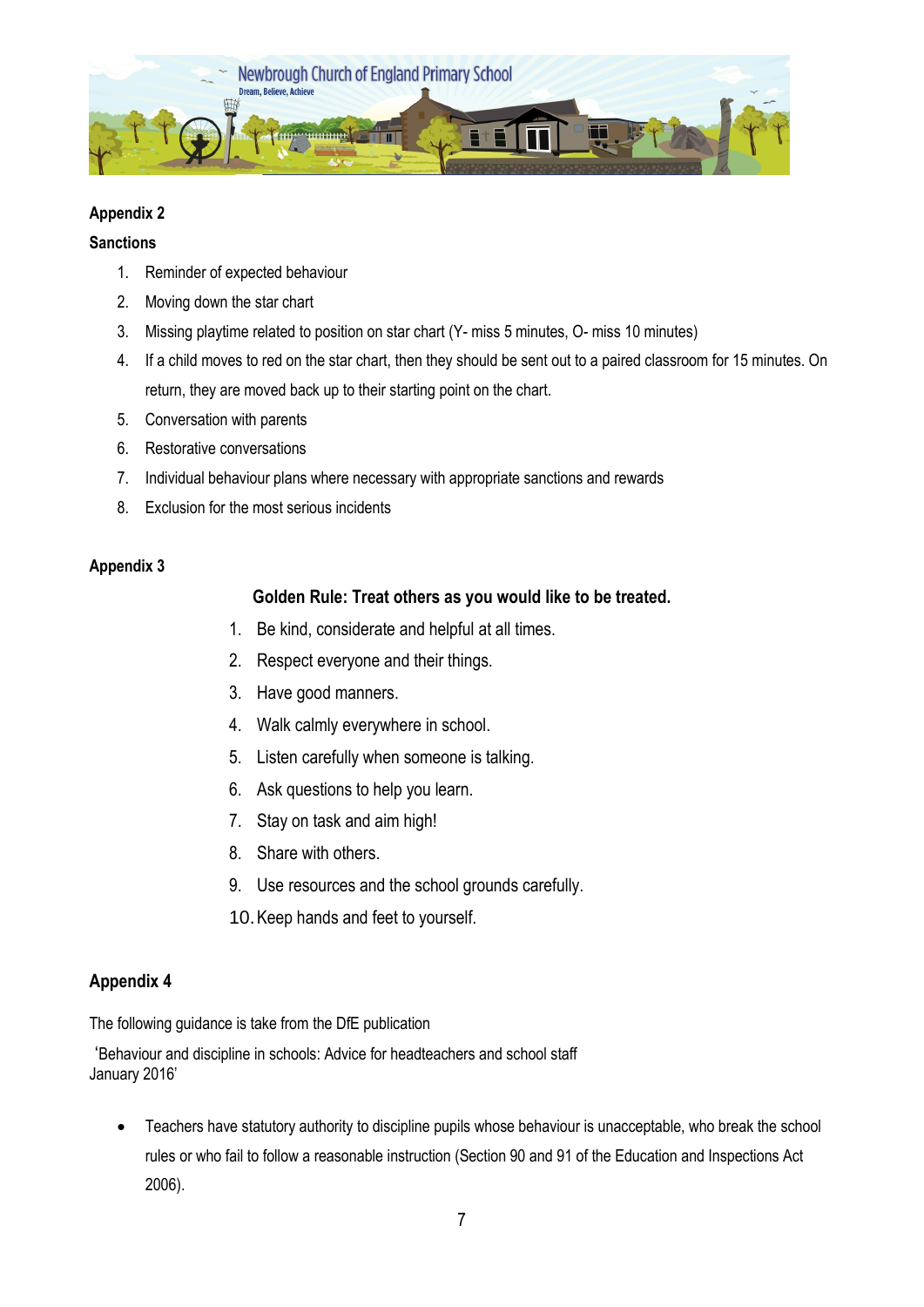

• The power also applies to all paid staff (unless the headteacher says otherwise) with responsibility for pupils, such as teaching assistants.

• Teachers can discipline pupils at any time the pupil is in school or elsewhere under the charge of a teacher, including on school visits.

• Teachers can also discipline pupils in certain circumstances when a pupil's misbehaviour occurs outside of school.

• Teachers have a power to impose detention outside school hours.

• Teachers can confiscate pupils' property.

# **Punishing poor behaviour**

#### **What the law allows:**

13. Teachers can discipline pupils whose conduct falls below the standard which could reasonably be expected of them. This means that if a pupil misbehaves, breaks a school rule or fails to follow a reasonable instruction the teacher can impose a punishment on that pupil.

14. To be lawful, the punishment (including detentions) must satisfy the following three conditions:

1) The decision to punish a pupil must be made by a paid member of school staff or a member of staff authorised by the headteacher;

2) The decision to punish the pupil and the punishment itself must be made on the school premises or while the pupil is under the charge of the member of staff; and

3) It must not breach any other legislation (for example in respect of disability, special educational needs, race and other equalities and human rights) and it must be reasonable in all the circumstances.

15. A punishment must be proportionate. In determining whether a punishment is reasonable, section 91 of the Education and Inspections Act 2006 says the penalty must be reasonable in all the circumstances and that account must be taken of the pupil's age, any special educational needs or disability they may have, and any religious requirements affecting them.

16. The headteacher may limit the power to apply particular punishments to certain staff and/or extend the power to discipline to adult volunteers, for example to parents who have volunteered to help on a school trip.

17. Corporal punishment is illegal in all circumstances.

18. Schools should consider whether the behaviour under review gives cause to suspect that a child is suffering, or is likely to suffer, significant harm. Where this may be the case, school staff should follow the schools' safeguarding policy.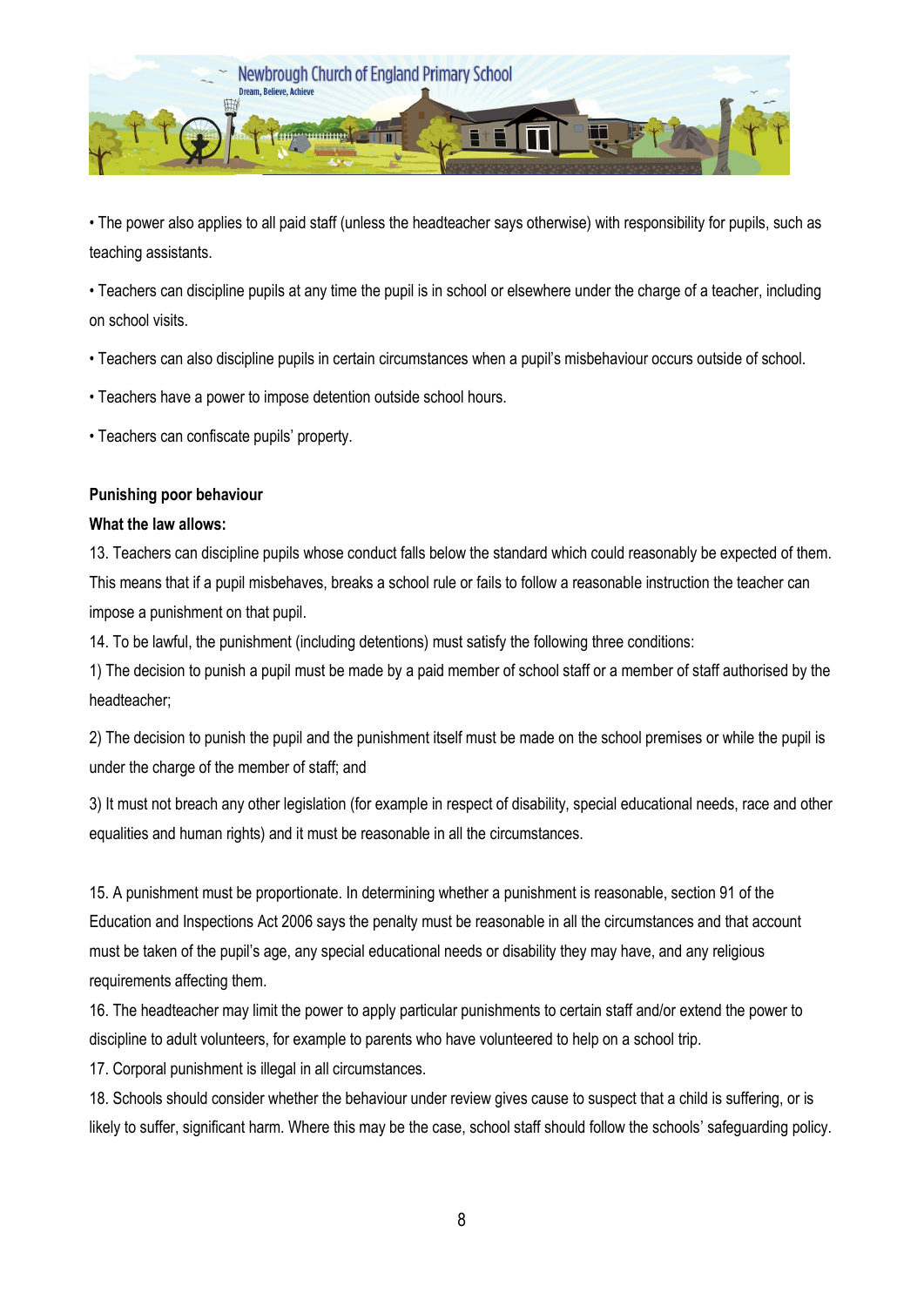

They should also consider whether continuing disruptive behaviour might be the result of unmet educational or other needs. At this point, the school should consider whether a multi-agency assessment is necessary.

# **Pupils' conduct outside the school gates – teachers' powers**

# **What the law allows:**

23. Teachers have the power to discipline pupils for misbehaving outside of the school premises "to such an extent as is reasonable"7 – see paragraph 21.

7 Section 90 of the Education and Inspections Act 2006

24. Maintained schools and Academies' behaviour policies should set out what the school will do in response to noncriminal bad behaviour and bullying which occurs off the school premises and which is witnessed by a staff member or reported to the school, including the punishments that will be imposed on pupils.

25. Subject to the behaviour policy, teachers may discipline pupils for:

• misbehaviour when the pupil is:

o taking part in any school-organised or school-related activity or

o travelling to or from school or

o wearing school uniform or

o in some other way identifiable as a pupil at the school.

• or misbehaviour at any time, whether or not the conditions above apply, that:

o could have repercussions for the orderly running of the school or

o poses a threat to another pupil or member of the public or

o could adversely affect the reputation of the school.

26. In all cases of misbehaviour the teacher can only discipline the pupil on school premises or elsewhere when the pupil is under the lawful control of the staff member.

# **Appendix 4**

# **The role of governors**

1. Under Section 88(1) of the Education and Inspections Act 2006 (EIA), governing bodies must ensure that policies designed to promote good behaviour and discipline on the part of its pupils are pursued at the school.

2. Section 88(2) of the EIA requires the governing body to:

a. make, and from time to time review, a written statement of general principles to guide the head teacher in determining measures to promote good behaviour and discipline amongst pupils; and